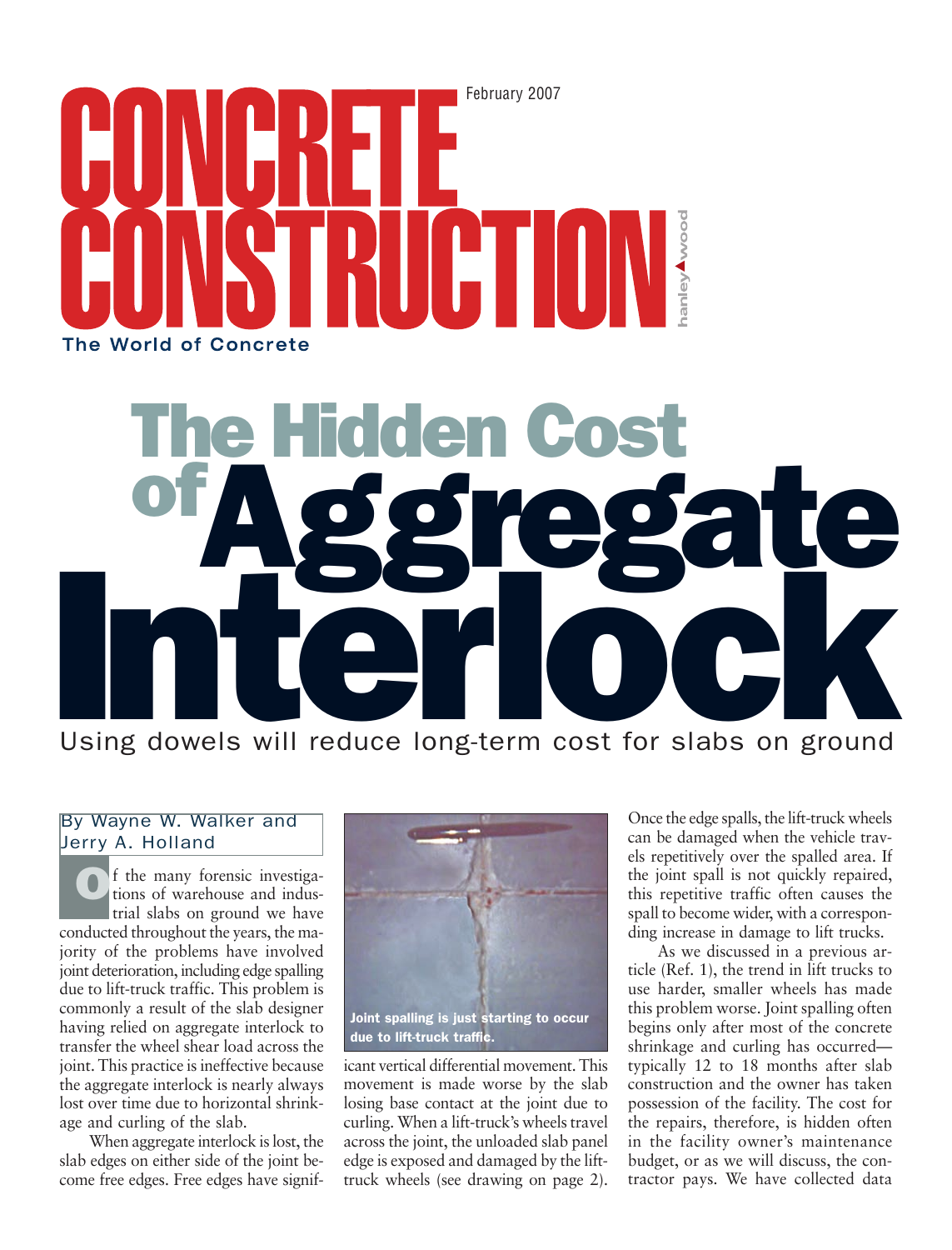

that shows it to be cost effective to use a small portion of these "hidden maintenance costs" to provide dowels in the initial construction to minimize the joint deterioration and equipment repair costs. The payback period for this investment in dowels is as short as 18 months.

#### Should aggregate interlock be used?

Many slab designers rely on aggregate interlock even though American Concrete Institute (ACI) publications for many years have cautioned against this practice and have recommended doweled joints when load transfer is required. ACI 302.1R-04 "Guide for Concrete Floor and Slab Construction" states that "Doweled construction and contraction joints are recommended when load transfer is required ..." The 1996 edition of ACI 302R.1 had similar wording regarding dowels.

ACI 360-06 "Design of Slabs on Ground" states "if the designer cannot be sure of positive long-term shear transfer at the joints through aggregate interlock, then positive load-transfer devices should be used at all joints subject to wheeled traffic." We have shown in previous articles (Refs. 2 and 3), that it is impractical to rely on aggregate interlock for long-term load transfer at the contraction joints for floor slabs subjected to lift-truck traffic. Even as early as 1956, ACI Committee 325 on concrete pavements cautioned against relying on aggregate interlock: "Experience indicates that aggregate interlock may be satisfactory as a means of load transfer only under unusually favorable conditions of joint opening and foundation support. It is not satisfactory under a large volume of heavy commercial traffic." (Ref. 4)

Another potential problem in rely-

ing on aggregate interlock is what we call the "dominant joint" issue. Saw-cut contraction joints are intended to control the location and width of shrinkage cracks. Hopefully, if done properly, the shrinkage cracks will occur below these saw-cuts. But due to un-



even base restraint below the slab and differences in slab thickness, not all sawcut joints actually crack or "activate." Because some joints do not activate, or activate very little, this causes those joints that do activate to open much wider, since the shrinkage is concentrated at these "dominant joints." These dominant joints are the first to lose aggregate interlock, and if they occur in traffic areas, are the first to spall.

Many times the slab panels on either side of these dominant joints will curl differentially, producing a differential elevation between the panels and creating tripping hazards and potential lawsuits. This dominant joint behavior is made worse by the ever-increasing use of vapor barriers/retarders, which reduce base friction and make the dominant joints more noticeable and problematic in exposed concrete floors.

Given the cautionary statements in the ACI documents, other published information, and our experience with the problems inherent in relying on aggregate interlock, we recommend against it. To rely on aggregate interlock for slabs with wheeled traffic, slab designers would need to have great confidence in their knowledge of the local long-term shrinkage potential of the concrete, the slab base restraint, the anticipated construction tolerances, the corresponding joint spacing, and other factors. If the slab designer cannot be sure of positive long-term shear transfer at the joints through aggregate interlock, then the prudent and cost-effective approach is to specify dowels in the contraction and construction joints.

#### Passing on the hidden costs

In building and operating a large warehouse or retail store that will have lift-truck traffic, there are typically two teams involved. The first is the design/construction team whose responsibility is to design and build the best facility for the given budget and to minimize initial cost. The second is the maintenance team whose responsibility is to maintain the floor and the lift trucks during operation.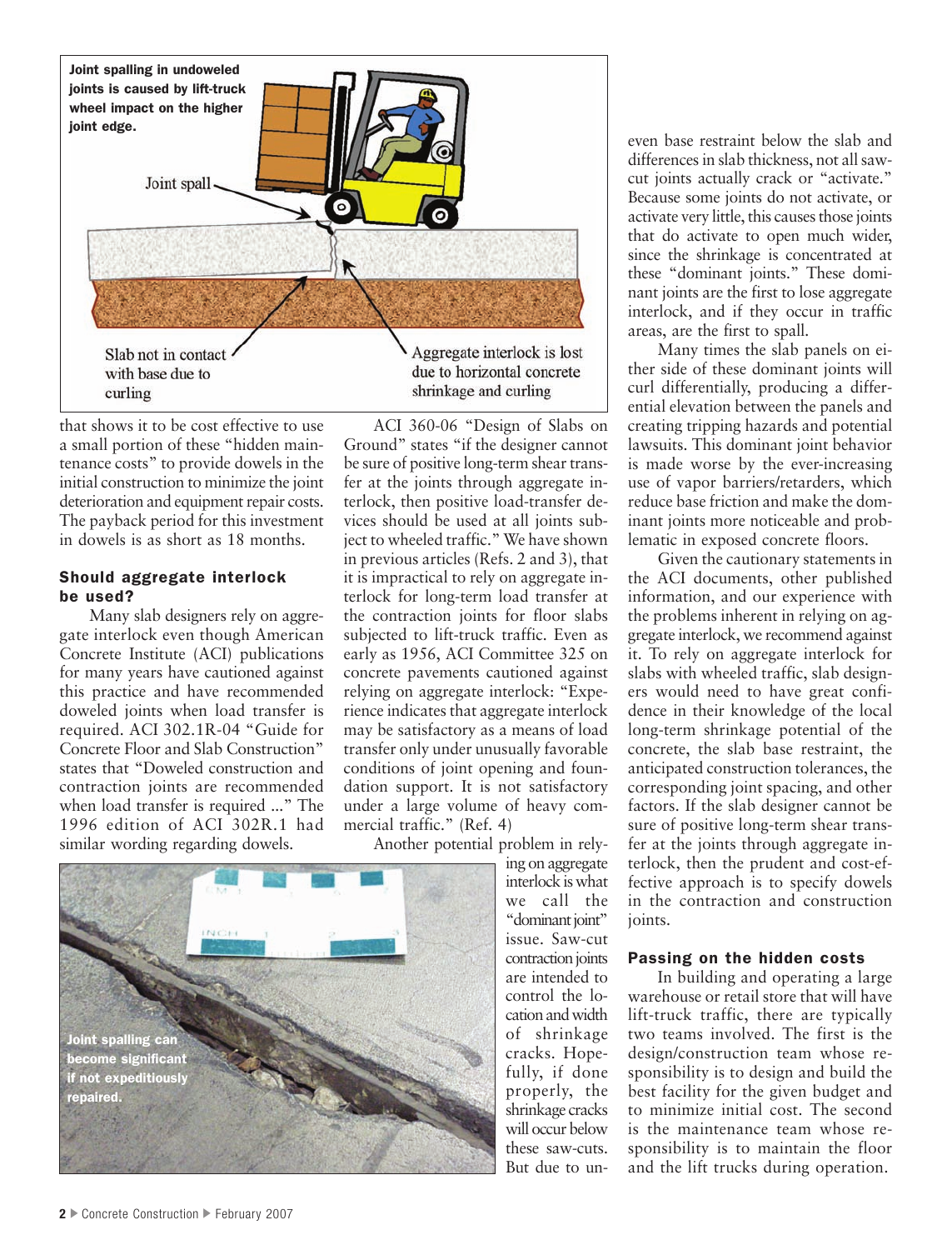

Our experience is that the design/ construction team often makes design decisions without input from the maintenance team, which could provide valuable information on the long-term performance of the design/construction system. The construction team typically does not like to ask the maintenance team for input, fearing that they would ask for quality items that would increase the initial cost. The design/ construction team gets no benefit or reward for initial cost increases and may be penalized for the increase. Therefore, there is a disconnect between these two teams' objectives, even though they may work for the same company.

To lower initial cost, the design/ construction team often eliminates the dowels in the contraction joints or does not even consider using dowels to minimize the long-term cost of joints and equipment repairs because they have no responsibility for the maintenance budget. The slab designer who is unaware of the joint problems on previous projects may even agree with the decision to not require dowels. When we have asked the construction team and slab designer why they did not require dowels, they often reply that they have never heard of any problems on previous projects. This is probably true because, as we noted, the problem is often only obvious after 12 to 18 months when most of the concrete shrinkage and curling has occurred and also after the one-year warranty has expired.

Another typical response from slab

designers is that aggregate interlock is assured because the joints are filled with joint filler. Even when the joints are initially filled according to the joint filler manufacturer's specifications, the joint filler will eventually fail over time if there is significant vertical differential joint movement. We know of facility owners that did not properly repair spalling joints but simply continued to refill the joints. This improper repair can significantly increase the "hidden cost."

Because these problems usually occur after the warranty has expired, the owner ends up paying for the repairs and often does not even notify the contractor or

slab designer, who never learns of this latent problem. Other times, though, the owner will contact the contractor, assuming that the joint deterioration is due to poor construction. The contractor is faced with three options, none of them desirable. The first is to pay for the repairs, even though the contractor is not at fault, to keep the owner happy, who may be a long-term client. The second is to claim that the problem occurred after the one-year warranty and that the contractor is not obligated to pay; however, the contractor may never be able to work for that owner again and might get sued anyway. The third option is for the contractor (or possibly the owner) to sue the slab designer to pay for the repairs because, as noted above, this is a design issue and not a construction issue. As you can probably guess, this situation often ends up in court, which greatly escalates the "hidden" costs.

## The solution

The economical solution is to use properly designed and installed dowels in the contraction joints (Ref. 1 and 5). We have collected joint and lift-truck repair cost data on typical projects to show the economic feasibility of using dowels. The repair costs that we have used for this analysis are for slabs with only minor to medium repair costs. If the repair costs are major, or if a lawsuit occurs, then the



The cumulative repair cost soon outweighs the cost of dowel installation.